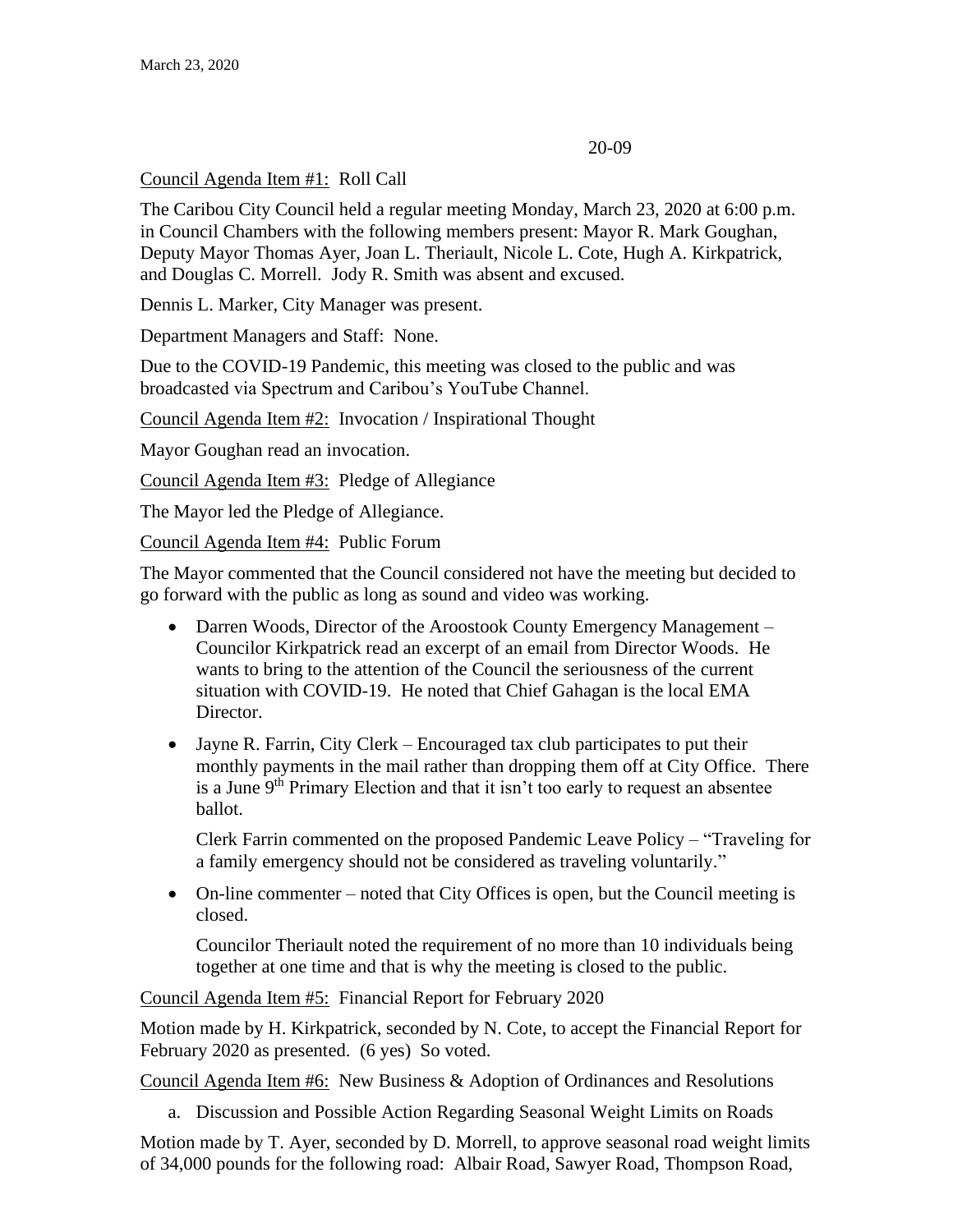## 20-09 Pg. 2

West Gate Road, Maysville Siding Road, Plante Road, Railroad Street, and Dow Siding Road. (6 yes) So voted.

b. Discussion Regarding Business Assistance Programs due to COVID-9

Manager Marker wants local businesses to be aware of federal government programs that might be able to help through the Small Business Administration (SBA). He noted that City might be able to assist through the City's revolving loan fund program which has a balance of nearly \$800,000. The Mayor noted that it is too early with too many unknowns and directed administration to keep Council informed as to what is happening in other communities, what advice is MMA giving, and what is happening at the state and federal levels. He offered that this should be an agenda item going forward.

To help local businesses, Councilor Kirkpatrick suggested that individuals could go purchase gift certificates from area businesses. Councilor Morrell suggested that a workshop on this topic should be held by Council. The Mayor expressed his thanks to the business community.

c. Discussion Regarding City Leave Policy for Pandemic Situations

Manager Marker briefly reviewed the newly enacted Families First Coronavirus Response Act (FFCRA) and a proposed Pandemic Leave policy for city staff that would remain in place until the state's emergency status is lifted. The adoption of a Pandemic Leave policy would require the Council to adopt by an ordinance..

Questions from Council included:

- How will the City recoup wages?
- What documentation will be required so everyone is treated fairly?
- Will the City will exempt health care workers?
- What is MMA's recommendation and what are other communities doing regarding FFCRA?
- What is the timeline for ordinance adoption?

Manager Marker noted that the loss to the City is the productivity of accomplishing something, but from a budgetary standpoint we've already got it in the budget. Councilor Morrell agreed the loss of productivity is a loss to the City.

Council Agenda Item #8: Old Business

a. Discussion and Possible Action Regarding 2020 Revenue Projections

The 2020 revenue projections were reviewed during the March 9, 2020 Council meeting. Since that meeting, the COVID-19 Pandemic has resulted in several federal and state edicts that greatly impact the State's economy and potential tax revenues. Because of this Manager Marker recommended reducing the state revenue sharing projection by \$100,000 to \$825,000 which would bring the 2020 estimated revenues to \$10,631,162.

Discussion points:

- Possible 2 mil increase due to RSU 39's Budget
- Extend an invitation to the Supt. of School to attend a Council meeting
- Citizens vote on the final RSU 39 Budget
- This year more of the annual property taxes could be going to the RSU 39 versus towards the City's budget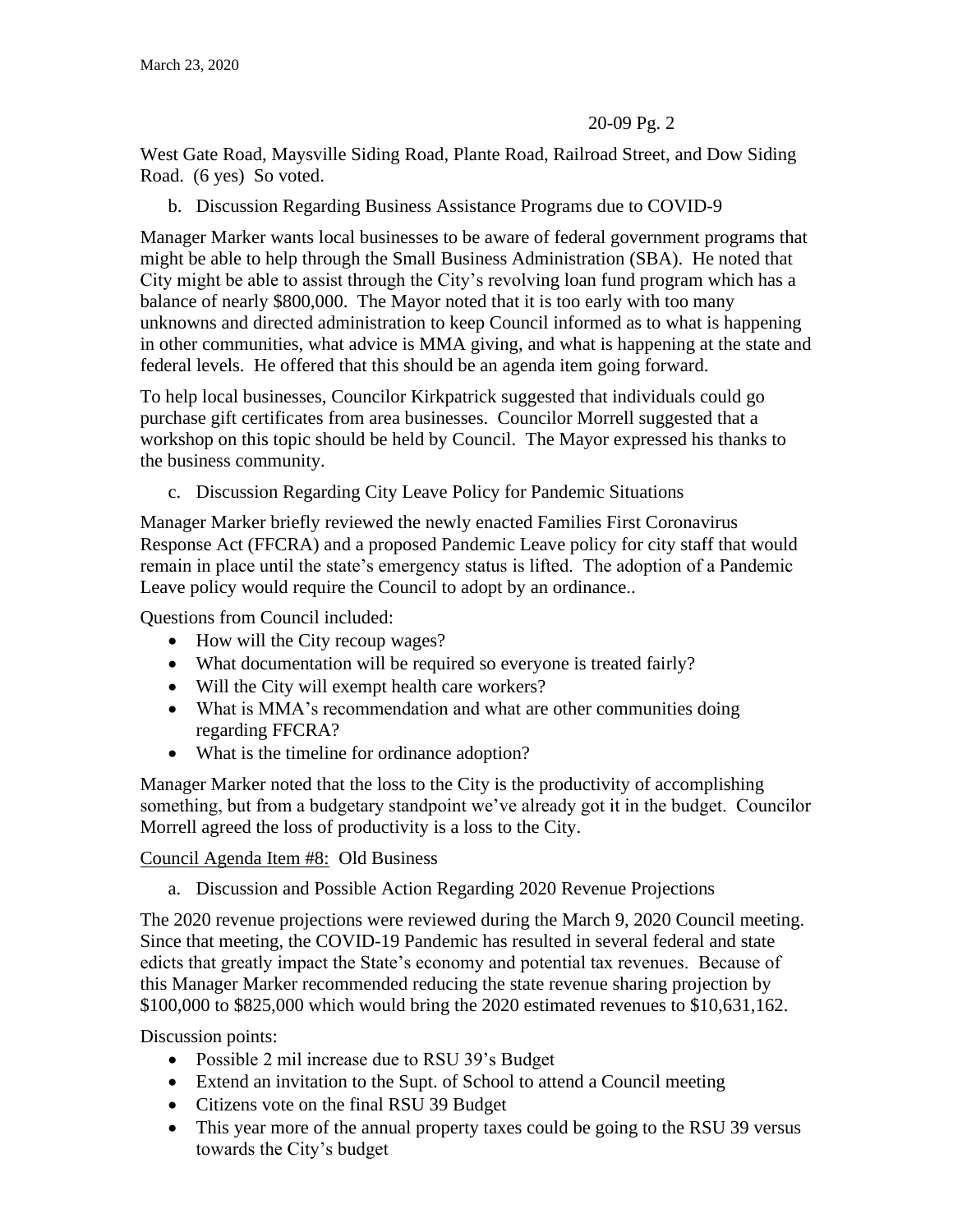## 20-09 Pg. 3

- The alignment of costs between outside communities and the City of Caribou concerning Fire & Ambulance has the City receiving an additional \$477,000 in revenue
- Members of the RSU 39 Board are elected
- The new school could be an economic development tool and draw families to the area
- According to the Charter, each year the Revenue Budget is to be adopted by March 15<sup>th</sup>

Motion made by N. Cote, seconded by J. Theriault, to adopt the proposed 2020 Revenue Projections Budget as amended (reducing state revenue sharing by \$100,000). (6 yes) So voted.

The Mayor offered that these are hard times and that maybe the Expense Budget should be looked at. Councilor Morrell agreed with the Mayor and commented that cuts might need to be done.

b. Discussion and Possible Action Regarding City Membership in the Aroostook Area Chamber of Commerce

Motion made by H. Kirkpatrick, seconded by T. Ayer, pay \$2,500 to join the Aroostook Area Chamber of Commerce. (6 yes) So voted.

Council Agenda Item #8: Reports and Discussion by Mayor and Council Members

Deputy Mayor Ayer: Planning Board is working on Chapter 13 and it is looking like it will be done this year.

Mayor Goughan: The Mayor wants to get the Council's story out to the taxpayer. He suggested the City should send two tax bills in one envelope with one bill for the City and the other for RSU 39 and County. Mayor Goughan asked the manager to investigate available options.

Council Agenda Item #9: City Manager's Report

- Library is closed to the public while the staff continues to work
- Wellness Center is closed to the public while the staff continues to work
- Public Works isn't normally opened to the public
- Police Department lobby is still open to the public
- City Office is still open to the public
- Fire & Ambulance Department lobby is still open to the public
- Ambulance 22 has been setup as the COVID-19 response vehicle
- The community has been very supportive of Fire & Ambulance's request for PPE equipment donations.

Discussed LED conversion, River Road and Public Safety building. The City is looking to setup a business Zoom account.

Council Agenda Item #10: Reports by Staff and Appointed Officials

None.

Council Agenda Item  $#11$ : Executive Session(s) (May be called to discuss matters identified under Maine Revised Statutes, Title 1, §405.6)